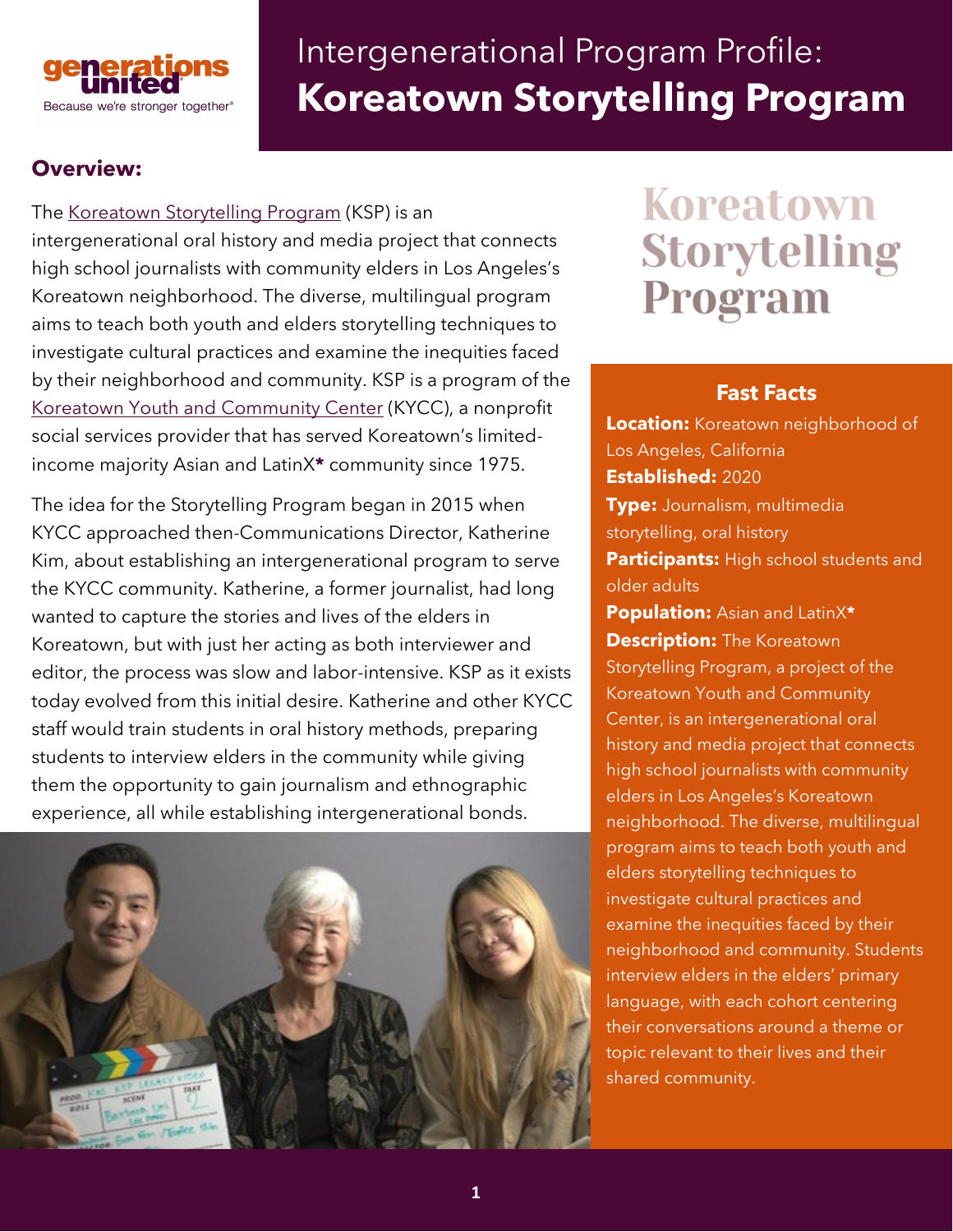"I feel like I've become more perceptive of the implications of COVID-19. I was worried about going back to school, seeing my friends, and upset about all the things I've lost about COVID-19. I realized that nobody really considers or thinks about the more marginalized, hidden members of the community. It's easy to focus more on yourself as a teenager during COVID-19… Who really thinks about the homeless, the elderly, and the incarcerated? **My elders were mentors, friends, and vessels of wisdom that I've learned so much from**." - **KSP Student Participant**

#### **Background:**

The Koreatown Storytelling Program launched in the spring of 2020 with an inaugural cohort of eight students and eight older adult participants. The first semester's students documented the lives of community elders in the early days of the COVID-19 pandemic and mandated lockdown. Each cohort is organized around a theme, and subsequent semesters have centered stories around elder care, the experience of older workers in the Koreatown garment industry, and the 30th anniversary of the 1992 Los Angeles Civil Unrest. Students ask questions in the elders' primary language, with interviews taking place in Korean, English, Spanish and Tagalog. Prior to the interviews, students attend a workshop to ensure that they are comfortable and respectful in their interactions with the elders and are mindful of different cultural norms in communication. Elders undergo a screening process to ensure that they understand the expectations and scope of their participationthis screening also gives KSP staff the opportunity to gauge the elders' comfort level in discussing sensitive topics.

#### **Recruitment:**

When recruiting students to participate in the project, KSP looks first to their immediate community at the Koreatown Youth and Community Center. The Center has a robust

youth services unit, including several youth mentorship and leadership groups. Katherine, now the dedicated KSP Program Director, also reaches out to local high schools, forging relationships with principals, teachers, and advisors to find students with interests in journalism and storytelling.

The most challenging aspect of the program is engaging elders to participate. Most of the elders in the Koreatown community are Asian American or LatinX**\***, and many of them immigrated to the United States to flee conflict and instability and are hesitant to talk about the past. Others are uncomfortable being the focus of an interview. Katherine and the students have intentionally worked to build the trust of the elders by bringing care packages of food and medical supplies during the pandemic lockdown and assisting in the development of a

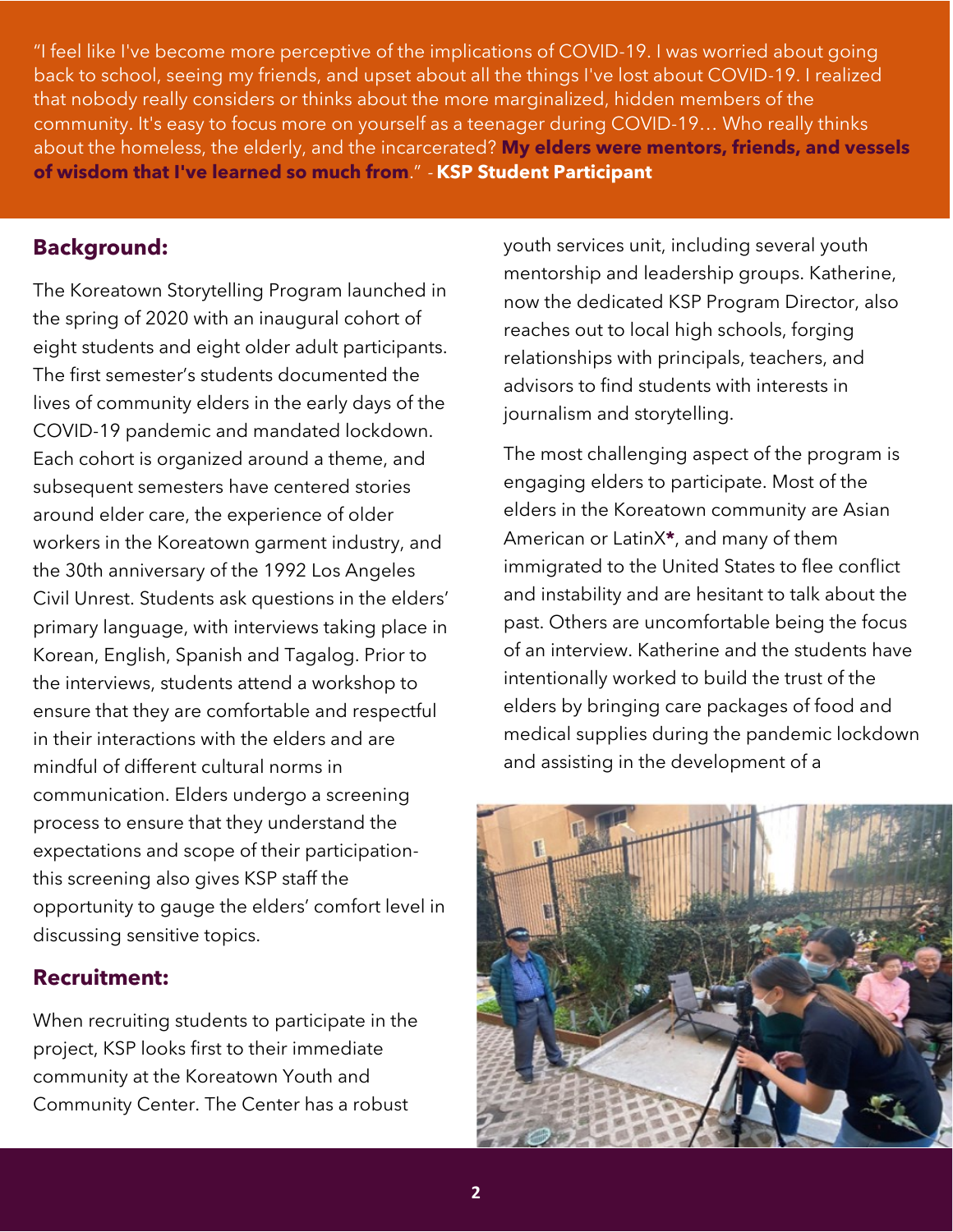community garden. These community support efforts have transformed the project from an intergenerational exchange to a neighborhood strengthening initiative, enriching the lives of the youth and elders that call Koreatown home.

#### **Expansion:**

Though the Storytelling Project was born from a desire to uplift the voices of a specific community, KSP knows that their method of intentional intergenerational journalism can enrich neighborhoods and populations far beyond Koreatown's borders. KSP staff is in the process of developing a curriculum geared towards guiding others in establishing and scaling intergenerational storytelling programs in diverse, multilingual communities. In Koreatown specifically, Katherine is interested in using food, gardening, and cooking as a way of establishing commonalities between generations and sparking conversations. Recognizing that formal, sit-down interviews may not be for everybody, she hopes that bringing older and younger participants

together through activities such as kimchimaking or traditional plant cultivation will begin a natural dialogue as elders share what these experiences have meant to them in their lives and extended communities.

## **Conclusion:**

Regardless of topic or format, Katherine recognizes that KSP has filled a need in Koreatown. In the early days of the pandemic, she and her staff were surprised by how eagerly young people wanted to help their communitya desire and earnestness that continued as restrictions relaxed and lockdowns lifted. **"They [want] to be engaged with elders and just don't have an easy entry**," Katherine says, **"and so if we create that entry for them, people [come] to us."** This sentiment reflects a common truth- older and younger people in communities around the world long for connection, and programs such as KSP are catalysts for powerful, impactful, and vital intergenerational bonds to form.

"At first, when I met with the student, I thought to myself, 'What could I possibly talk about with this young student?' I was initially hesitant and slightly taken aback. However, as I was speaking on my personal strengths and weaknesses [during the interview], I realized that there were aspects of myself that I improved on through my life experiences. **Through this program, I developed a new perspective to keep improving to be a better version of myself.** This was a very enjoyable experience for me." - **KSP Elder**